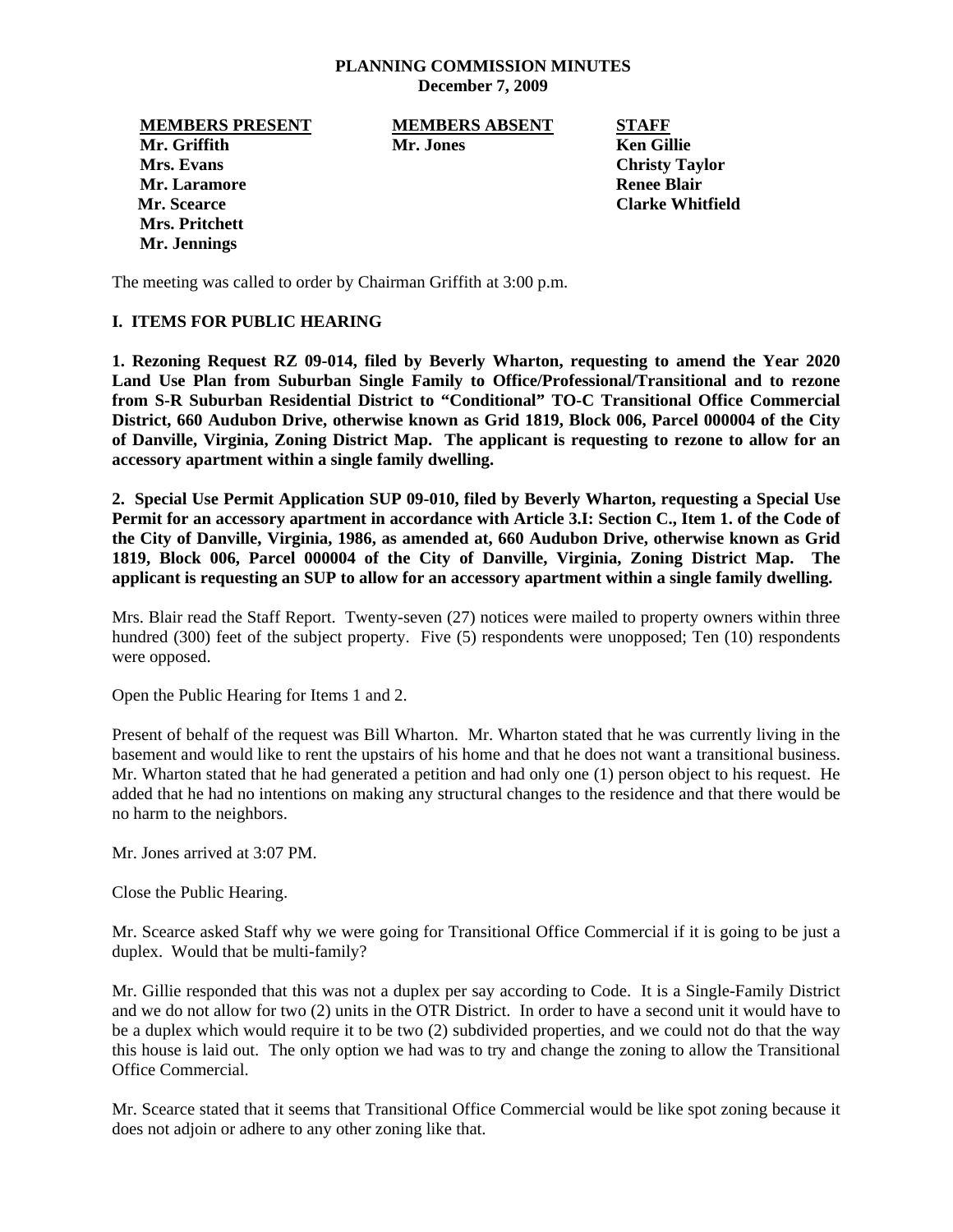Mr. Gillie replied it does adjoin transitional office because the school property is Transitional Office Commercial. We did not mention spot zoning in our staff report because there is that type of zoning adjacent to the property although it is a completely separate use than what he is asking for. He has offered conditions to the Transitional Office Commercial which eliminates just about everything else except for the accessory apartment in the residential dwelling. It would be the only one in the area that would have that and the staff feels that it would be opening new ground that would not be a benefit to the neighborhood. We also had substantial opposition to this request. Mr. Wharton did get a petition together and only had one (1) person opposed; however we had ten (10) residents reply in opposition to us.

Mr. Griffith made mention that the of the ten (10) people who responded that were opposed only one (1) name appeared on the petition that Mr. Wharton presented.

Mr. Gillie stated that the way our Code is written under Old Town Residential regulations, we do not have a way to meet his request.

Mrs. Pritchett asked how the church diagonally across from the property was zoned?

Mr. Gillie stated that the church is zoned Suburban Residential and that Suburban Residential and Old Town Residential both have the same uses. Under Suburban Residential there is not a way to do what Mr. Wharton is requesting either.

Mrs. Evans asked if there were other properties within the City that have apartments in the basement or upstairs that are zoned to do that?

Mr. Gillie replied that we have some legal non-conforming situations which are properties that were constructed that way. Since the adoption of the new Code in 2004 we have not. The only people that have done anything remotely similar would be Housing Authority with duplexes through Special Use Permits and have actually created two (2) separate lots.

Mr. Griffith added that the duplexes that the Housing Authority has constructed are side by side.

Mr. Gillie stated that the definition is a side by side, and this is an up/down unit and we do not have a provision the way our Code is written.

Mrs. Evans asked if there are other up/down units within the City?

Mr. Gillie responded that there have not been any constructed since the new Code was adopted and that the existing up/down units are legal non-conforming.

Mr. Scearce stated that the residents that signed Mr. Wharton's petition are outside of the 300 foot property range. They are less affected by the change.

Mr. Wharton added that of all the people he talked to, they did not understand the letter received from the City. He commented that he believes that the people whom are opposed just do not understand it.

Mr. Jennings asked Mr. Wharton if he went from his house going door to door taking the survey?

Mr. Wharton answered yes.

Mr. Jennings asked if the one opposed was his neighbor?

Mr. Wharton responded no.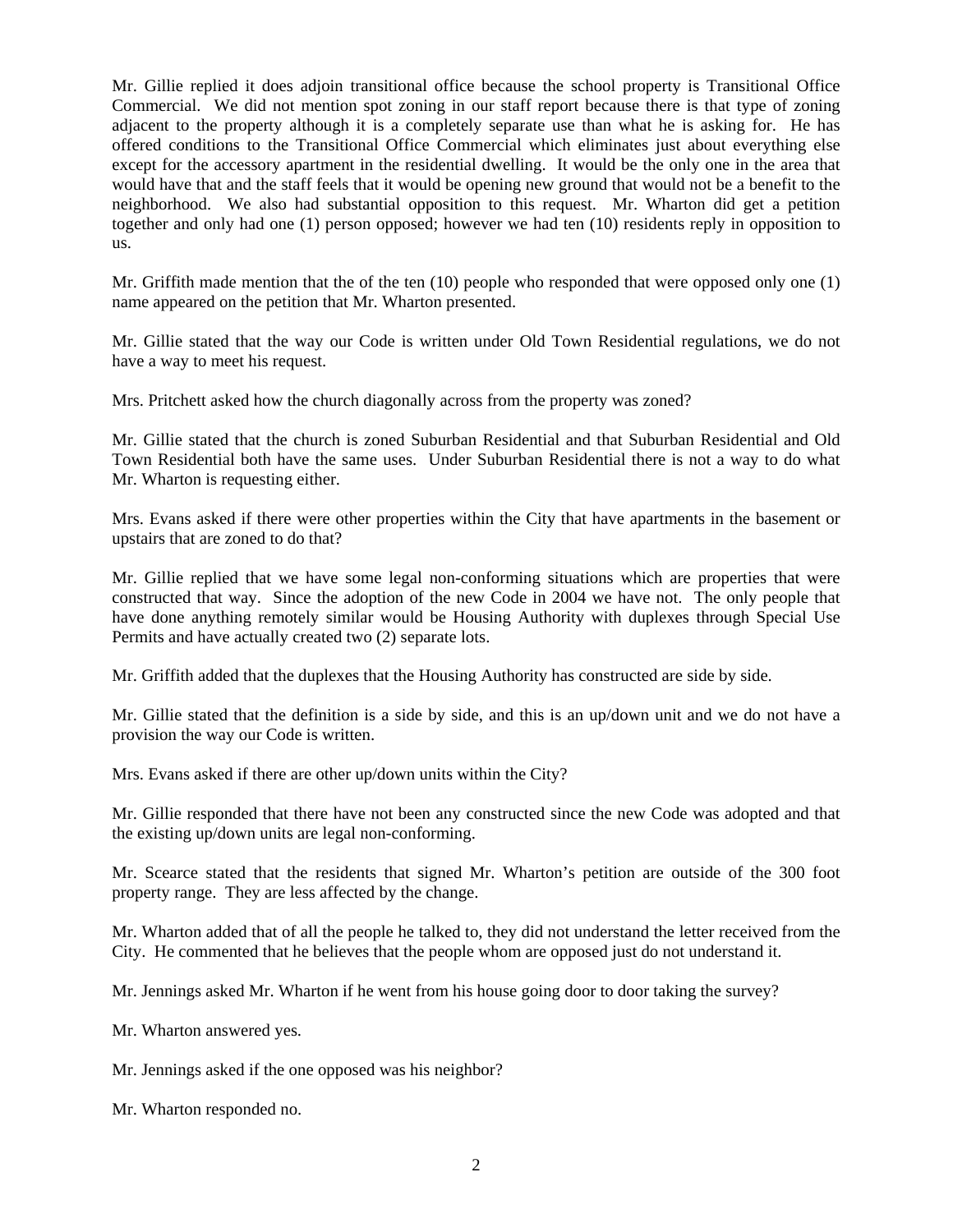Mrs. Pritchett asked Staff are there any duplexes in this neighborhood?

Mr. Gillie responded no not in the immediate area.

Mrs. Scearce asked what if Mr. Wharton's home was a duplex split down the middle would it work in this type of zoning?

Mr. Gillie stated that it would require a Special Use Permit to have that type of unit in the Suburban Residential District and it would have to go the through public hearing process. It would be out of character for the existing housing.

Mr. Scearce asked if there was a full kitchen in both sections of the house?

Mr. Wharton responded yes.

**Mr. Laramore made a motion to recommend denial of Rezoning Request RZ 09-014. Mrs. Pritchett seconded the motion. The motion was approved with a 6-0-1 vote (Mr. Jones abstained).** 

**Mr. Laramore made a motion to recommend denial of Special Use Permit Application SUP 09-010. Mr. Jennings seconded the motion. The motion was approved with a 6-0-1 vote (Mr. Jones abstained).** 

**3. Special Use Permit Application SUP 09-015, filed by Brenda Brokaw, requesting a Special Use Permit for a Bed and Breakfast in accordance with Article 3.E: Section C., Item 3. of the Code of the City of Danville, Virginia, 1986, as amended at, 284 W. Main St., otherwise known as Grid 1719, Block 011, Parcel 000011 of the City of Danville, Virginia, Zoning District Map. The applicant is requesting an SUP to allow for the operation of a bed and breakfast** 

Mrs. Blair read the Staff Report. Fifty-four (54) notices were mailed to property owners within 300 feet of the subject property. Twenty-eight (28) notices were received. Twenty-five (25) respondents were unopposed; Three (3) respondents were opposed.

Open the Public Hearing.

Present on behalf of the request was Brenda Brokaw. She stated that she felt she would be providing a service to the community in that she understands parents of Averett students have a hard time finding housing. Mrs. Brokaw is looking to do this on a very part-time basis. She has provided the same services before in Massachusetts and is primarily looking to house five (5) to eight guests a year. Mrs. Brokaw only has one room available.

Close the Public Hearing.

**Mr. Scearce made a motion to approve the Special Use Permit Application SUP 09-015 with conditions per staff. Mrs. Evans seconded the motion. The motion was approved by a 7-0 vote.** 

**4. Special Use Permit Application SUP 09-016, filed by Kathleen Wallace, requesting a Special Use Permit to operate a school in accordance with Article 3.J: Section C., Item 14. of the Code of the City of Danville, Virginia, 1986, as amended at, 753 Main St., otherwise known as Grid 1716, Block 004, Parcel 000009 of the City of Danville, Virginia, Zoning District Map. The applicant is requesting an SUP to operate a driving school at this location***.* 

Mrs. Blair read the Staff Report. Twenty-seven (27) notices were sent to surrounding property owners within three hundred (300) feet of the subject property. Six (6) notices were received. Five (5) of the respondents were unopposed; One (1) respondent was opposed.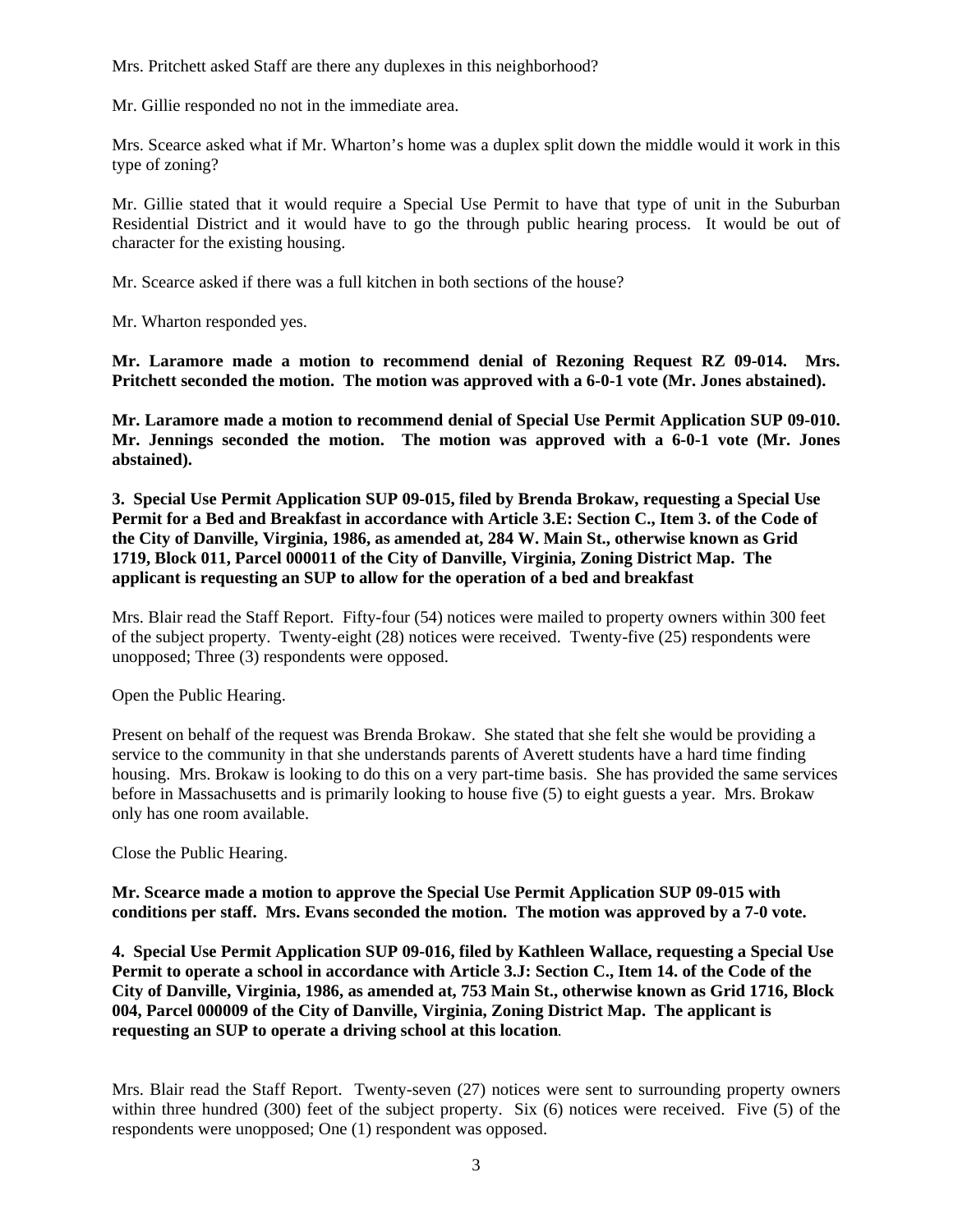Open the Public Hearing.

Present on behalf of the request was Michelle Roach. Mrs. Roach stated that classes are held in the evening Monday thru Thursday six (6) to eight (8) hours. They are limited by the state as well as to how many hours they can operate. They are only allowed to have students in the evenings for two (2) classroom periods. Mrs. Roach stated that they have Saturday morning classes 10:00 AM-1:00 PM. We generally have a class every two (2) months. Parking is not an issue since most of the students do not have driver's licenses.

Mr. Gillie asked if the classes on Saturday's were from 10:00 AM-1:00 PM?

Mrs. Roach replied yes.

Mr. Gillie stated that staff would amend the report to change the hours of operation to Monday thru Friday 5:00 PM-10:00 PM and Saturday 10:00 AM-10:00 PM if that is acceptable to everyone.

Mr. Griffith asked Mrs. Roach if that was acceptable?

Mrs. Roach replied yes.

Close the Public Hearing.

**Mr. Scearce made a motion to recommend approval of Special Use Permit Application SUP 09-016 with the modified conditions per staff. Mr. Jennings seconded the motion. The motion was approved by a 7-0 vote.** 

**5. Code Amendment CA 09-004, requesting to amend Article 2:, Section R, Item 8 of Chapter 41 of the Code of the City of Danville, Virginia, 1986 as amended, by amending the maximum height of commercial communication towers by allowing for a tower height of 150' and an additional height of 20' for Omni directional or whip antenna for a total height of 170' from grade.**

Mrs. Blair read the Staff Report.

Open the Public Hearing.

Present on behalf of the request was Barry Doebert, Administration Division Director for Public Works. He stated that he was present to answer any questions in regards to this request.

Mr. Jennings asked if the City rented tower space to other organizations?

Mr. Doebert responded yes. The change in ordinance will be a valuable asset because the City's own antennas will be placed higher which will allow for more space for other antennas as a source of revenue for the City.

Mr. Griffith asked if increasing the allowable height on current antennas would create a problem as far as set back on existing antennas?

Mr. Doebert stated that the existing tower under federal law, the FCC states that the wind resistance has to be at 70mph. The current tower was built at 90mph. This tower has a break point at approximately 80ft instead of 150ft. Even if the tower did break, it would still fall at 28ft short of any residence. It will land on city property even with the whip antenna.

Mr. Griffith asked if that would still be within the setback requirements?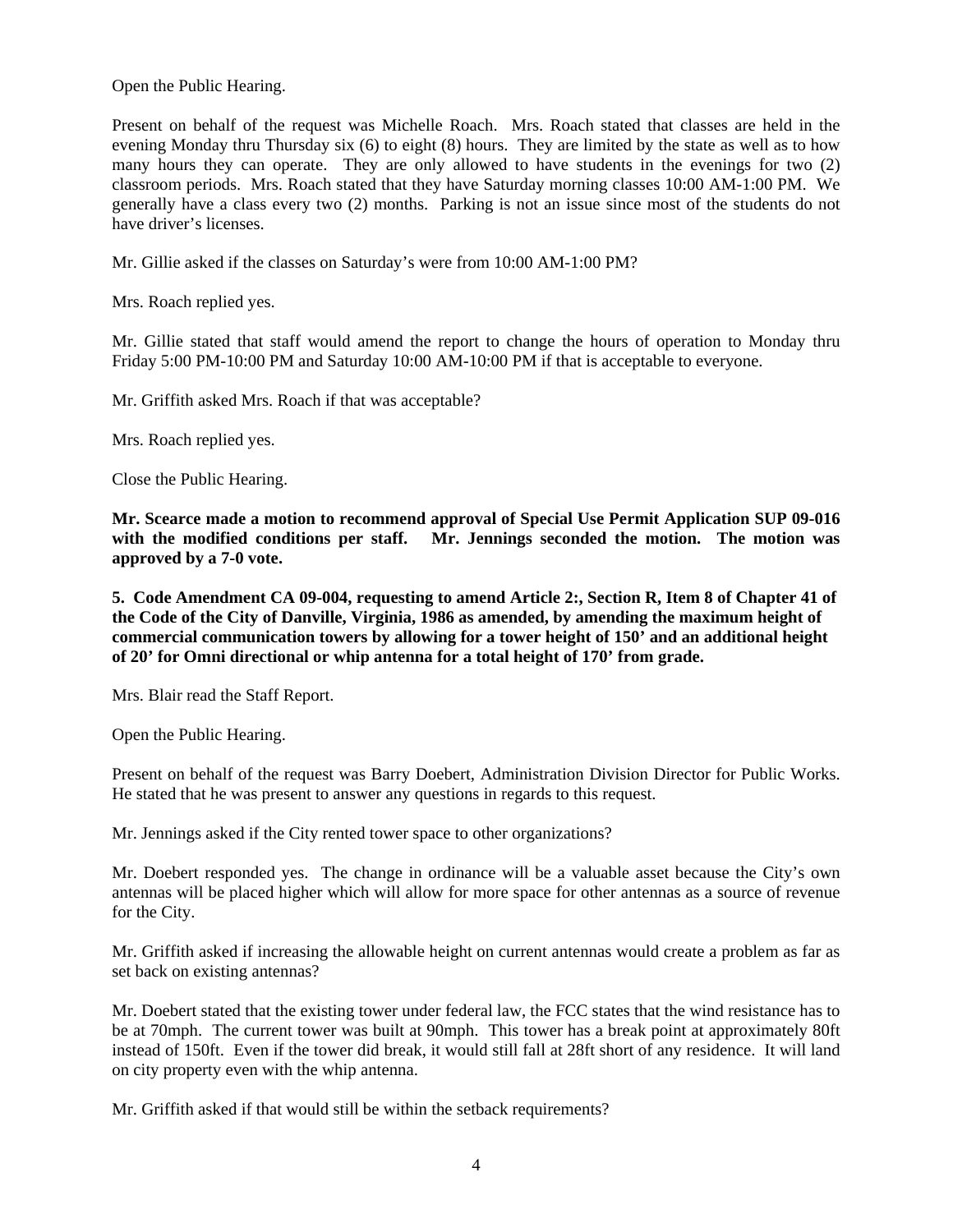Mr. Doebert responded yes.

Mr. Laramore asked if this was the only location of a City tower?

Mr. Doebert answered that the City has three (3) communications towers.

Mr. Laramore asked if this Code Amendment would cover all three (3)?

Mr. Gillie stated that this would cover any tower not necessarily the City's towers. It would have the same effect on private enterprise.

Mr. Jones asked if 20ft really made that much of a difference?

Mr. Doebert answered that it does when you have to get separation. In order to provide better communication coverage the tower needs to be higher and space the antennas so that the incoming/outgoing would not interfere with each other. This added height would allow them to avoid interference with the water tower on Third Avenue.

Mr. Jones asked staff if a person could approach the City Manager and go around the Planning Commission under the waiver?

Mr. Gillie stated that a person could ask but this happens very infrequently. This is not a very common occurrence.

Close the Public Hearing.

**Mrs. Pritchett made a motion to recommend approval of the Code amendment CA 09-004 as recommended by staff. Mrs. Evans seconded the motion. The motion was approved by a 7-0 vote.** 

**6. Special Use Permit Application SUP 09-017, filed by the City of Danville, requesting to amend a Special Use Permit previously granted to authorize a public use or utility in accordance with Article 3.E, Section C, Item 15 of the Code of the City of Danville, Virginia, at 126 Third Avenue, otherwise known as Grid 2814, Block 009, Parcels 00001 of the City of Danville, Virginia, Zoning District Map. The City is requesting to amend a previous Special Use Permit granting permission to construct a 140' radio tower that was constructed at 150'.** 

Mrs. Blair read the Staff Report. Eighty (80) notices were sent to surrounding property owners within three hundred (300) feet of the subject property. Twelve (12) notices were received. Ten (10) of the respondents were unopposed; Two (2) respondents were opposed.

Open the Public Hearing.

Present on behalf of the request was Barry Doebert, Administration Division Director for Public Works.

Mrs. Evans asked that the Planning Commission approved a Special Use Permit in 2007 for a 140' tower and they immediately built a 150' tower?

Mr. Doebert responded yes. In the course of the construction they were told they could not go over 150' total including antennas. When the plans were sent out it was listed incorrectly as a 150' tower. The contractor built what was requested. It was a mistake on the City's part for not checking on the construction of the tower.

Mrs. Evans asked why then it took two (2) years for them to request the Special Use Permit from the Planning Commission?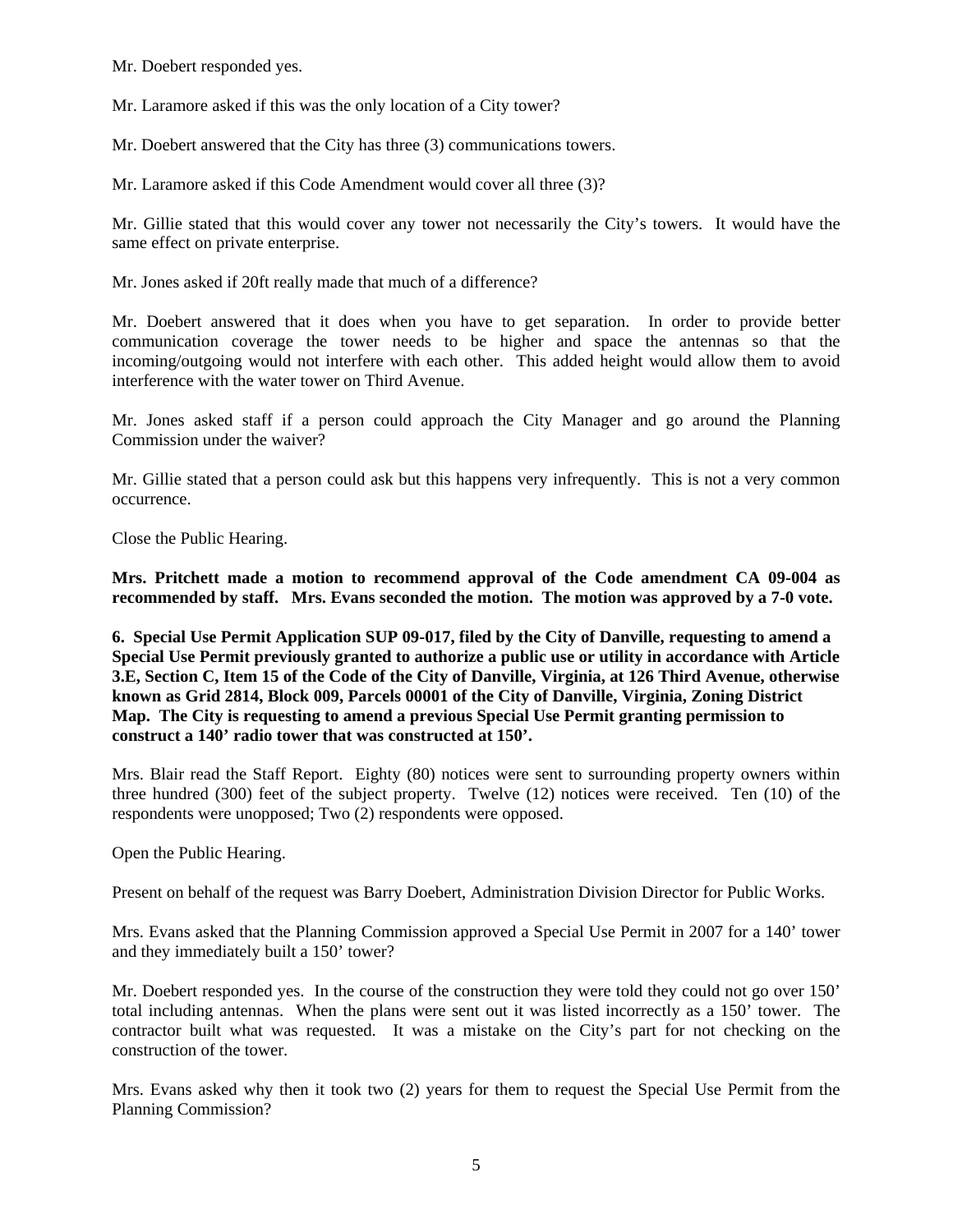Mr. Doebert stated they had a request for another antenna and upon measuring the height for placement of this new antenna, the surveyors stated that the tower was at 150'. Once they had confirmation of the actual height of the tower they presented the staff with this information to request the Special Use Permit to correct the mistake. Mr. Doebert added that even though the tower was built wrong, the ability for the police and fire emergency services to reach different areas within cities where they have had communication problems before has been completely erased.

Close the Public Hearing.

**Mrs. Pritchett made a motion to recommend approval of Special Use Permit Application SUP 09- 017 as submitted. Mr. Jennings seconded the motion. The motion was approved by a 7-0 vote.** 

**7. Code Amendment CA 09-005, requesting to amend Article 3.J:, Section B (N-C Neighborhood Commercial District), Article 3.K:, Section B, (CB-C Central Business District), Article 3.L:, Section B (TW-C Tobacco Warehouse District), Article 3.M:, Section B (HR-C Highway Retail District), Article 3.N:, Section B (PS-C Planned Shopping Center District) and Article 15 (Definitions) of Chapter 41 of the Code of the City of Danville, Virginia, 1986 as amended, by adding the operation of a bicycle shop by right in areas of the City of Danville zoned N-C, CB-C, TW-C and HR-C, and providing the definition of a bicycle shop.**

Mrs. Blair read the Staff Report.

Open the Public Hearing.

Close the Public Hearing.

Mr. Scearce asked staff based on the staff report it sounds like we are saying two things and he was confused. If that being the case, what is allowed verses what is not allowed?

Mr. Gillie said the N-C District has a provision that allows for the retail sales of convenience shopping goods. There is a definition in the Code as to what is a convenience shopping good. It allows for certain things. Bicycles are not listed in there. You can do limited retail sales in N-C District, but not of this nature. The definition for bicycle shop falls under general retail sales establishment which is not a use permitted in the N-C district. Staff thought it would be easier to create a definition for a bicycle shop and allow it as a use by right.

Mr. Laramore asked if there are any other things other than convenience stores and bicycle shops?

Mr. Gillie stated based on what the staff has been asked, we have not had a problem fitting things that wanted to go in N-C District that have had limited retail sales within our definition of retail shopping goods. This is the first request that has come to us that does not work since the new Code was adopted. Staff decided this was the cleanest way to allow what they wanted without completely re-writing what constituted a retail sale of convenience shopping goods portion of the zoning code.

Mr. Jones asked what if someone wanted to open a skateboard shop?

Mr. Gillie stated that would work because of the materials and the way it is listed.

Mr. Scearce commented that there are a lot of varieties of retail uses.

Mr. Gillie responded right. As we go through our Comprehensive Plan we are finding that we are starting to have more Code Amendments. The definition of retail sales of convenience shopping goods will be brought back before the Planning Commission to do a wholesale change on. At this point we are not ready to do that. It is working as is, but there are a few things that need tweaking. This will give us a chance to go back and really look at some things we find that are not working according to our Code.